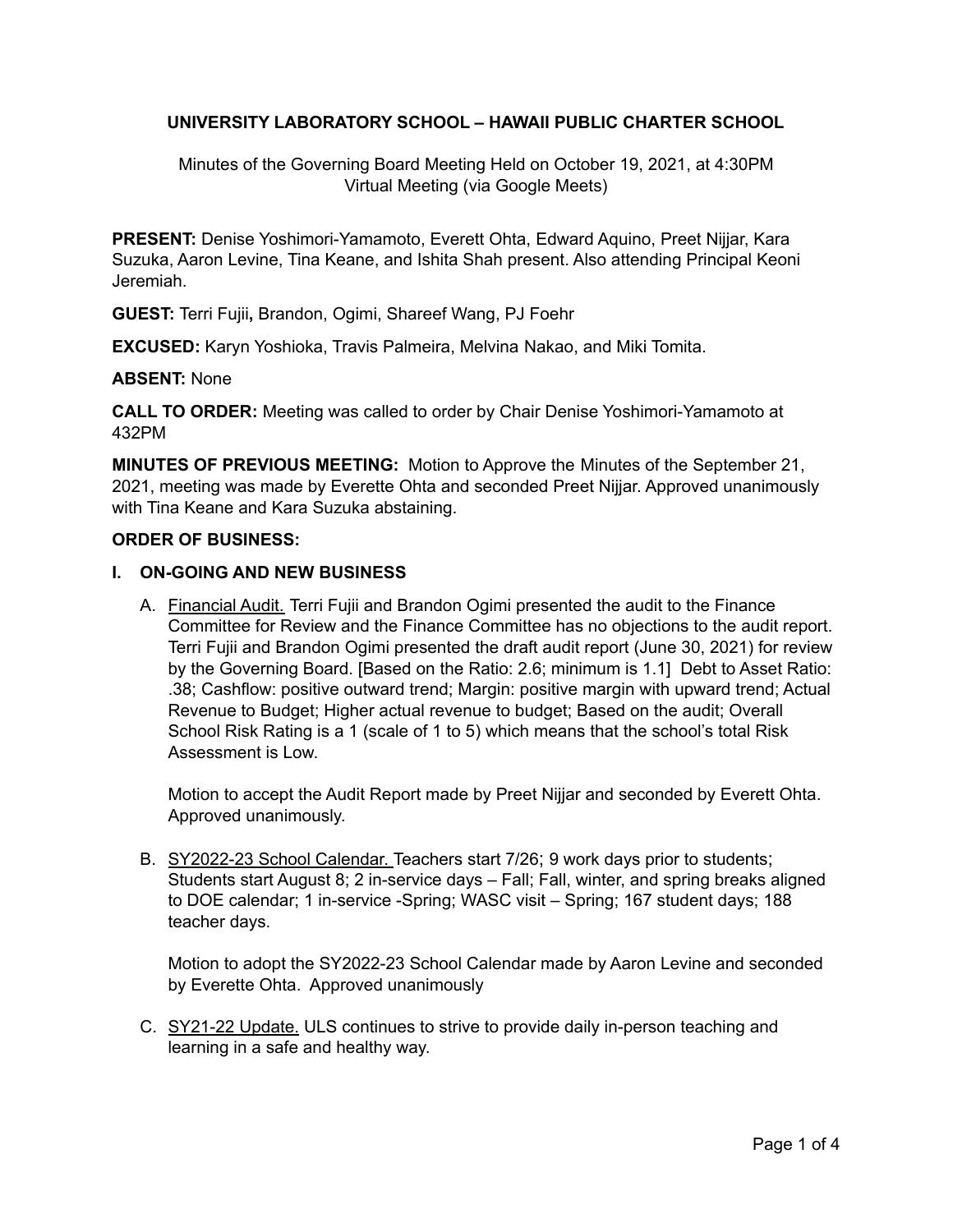On the ULS School Website, resource page is provided on Student and Parent Handbook with updated Health and Safety sections: https://www.universitylaboratoryschool.org/resources/

ULS reported Positive COVID 19 cases: September 30, 2021 (2 cases) and October 1, 2021 (1 case). Grades 6-12 were moved to distance learning - October 4-8; All students returned to school on October 18 following the Fall Break from October 11-15. In a recent parent letter (10/7) ULS thanked everyone in the school community for supporting ULS in the school's efforts to provide a safe place for students to learn, socialize, and grow. The letter reminded the school community about the importance especially over fall break, of keeping safe as everyone participates in community activities, family events or travel off island. The letter also shared a few reminders as the school was heading into fall break: health and safety measures, student travel, visitations to campus, Lumisight app, and not staying late on campus.

Collecting proof of vaccinations due to close contacts, out of state travel, other Preparing for Vaccinations for students aged 5-11. DOH is preparing to share with schools a new online positive COVID-19 case reporting system.

Personnel update. ULS is still looking for a School Health Aide; ULS hired a new Spanish teacher who will be starting on Thursday.

Castle Memorial Hall Project over fall break: Installation of new Bi-folding wood doors for the elementary classrooms and Classroom sink repairs.

Upcoming Calendar of Events: October 8, First Quarter ended. Reports cards to be mailed home the week of Oct 25; October 11-15, Fall Break. No school for students K-12; October 18, all students return to school; October 25-28, K-5 Virtual Parent Conferences (12 pm dismissal); October 26, PSAT Grades 10-11; October 29, School In-Service - No school for students K-12; November 11, Veteran's Day Holiday; November 25-26, Thanksgiving Holiday.

### **III. REPORTS**

- A. Treasurer's Report (Preet Nijjar). A copy of the Treasurer's Report (Profit and Loss Statement and Balance Sheet) for September 2021 was submitted online via email to all board members on October 18, 2021. Finance Committee met to discuss the profit and loss report, as well as to review the CW Draft Audit Report.
- B. Principal's Report.

School Received a Notice of Concern from the Charter Commission: On October 15, 2021, ULS received a notice of concern from the Charter Commission regarding an unsatisfactory annual fire inspection for SY 2021-2022. The school is required to provide a completed passing fire inspection report which was due to the Commission by July 30, 2021, through the Kuleana Portal, the online compliance task management system used by the Commission. As of the date of this letter, the Commission has not received a passing fire inspection from the school.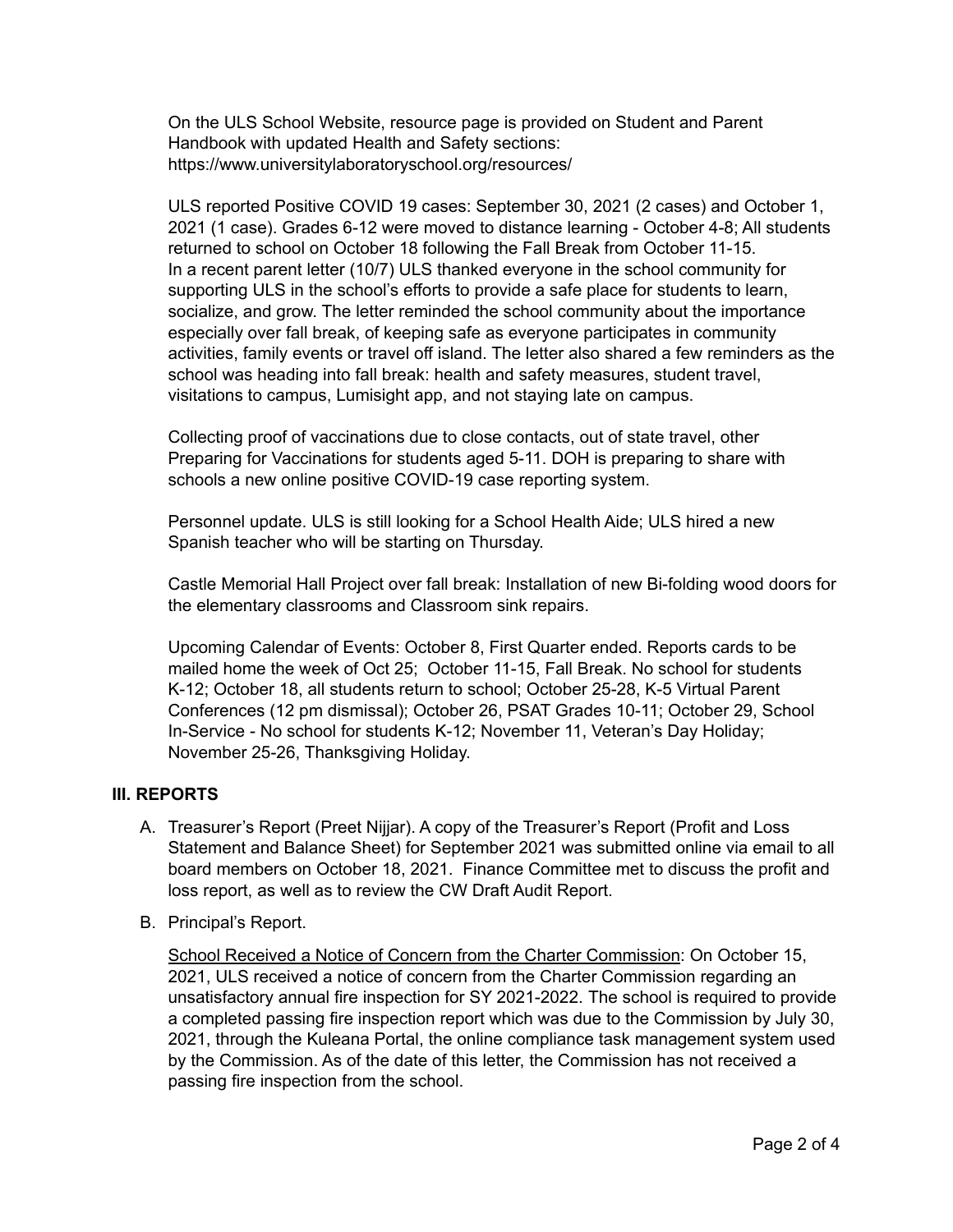Background: The original fire inspection was done on October 9, 2020. Majority of the violations were found to be resolved when the school was re-inspected on December 16, 2020. The only exception was that the Class 2 Wet-standpipe (fire hose cabinet) was not tested yet in the Multi-Purpose Building (cafeteria/kitchen). This standpipe was repaired and is functional according to the UH Fire Safety Office and was scheduled to be tested in early 2021. Unfortunately, the wet-standpipe testing did not happen due to a problem with the bidding process and will take another 2-3 months (from July) to get completed. Although the system has been repaired it must remain UNSAT until a flow test is conducted and is tagged "Satisfactory" by a certified fire protection vendor.

The wet-standpipe testing occurred on October 7, 2021. The wet standpipe testing reports were dropped off on Friday, October 15 to the UH Fire Safety Office. They will review the reports and get back to the school.

Response to the Commission is due October 29, 2021. ULS is hoping to submit the report to HFD to update the fire inspection or write a corrective action plan to the Commission.

Charter Commission compliance requirements: Annual Audit due November 1, 2021; 1st Quarter Financials due November 1, 2021; School year calendar for 2022-23 is due January 7, 2022. Charter Commission funding count as of October 15 is 447 students.

Strive HI**.** On October 21, 2021, Strive HI school reports will be posted for public access on the Hawaiipublicschools.org website:

https://www.hawaiipublicschools.org/VisionForSuccess/AdvancingEducation/StriveHIPerf ormanceSystem/Pages/home.aspx

Possible Extension of Charter School Contracts by One-year for Charter School Contracts ending on June 30, 2022, June 30, 2023, and June 30, 2024. On September 23, 2021, the Commission held a Performance & Accountability Committee meeting. The Committee approved a recommendation to extend the charter contract by one-year for charter school contracts ending on June 30, 2022, and 2023. The Committee discussed potential alternatives for charter school performance data due to lack of usable data from the State's accountability system. November 12, 2020, ULS Charter contract was extended to June 30, 2023. Originally it was 2022. Under this proposal, if approved by the full Commission, the ULS Charter contract would be extended to June 30, 2024.

National Merit Scholarship Program. Congratulations to University Laboratory School senior Salena Ohta who has been named a Commended Student in the 2022 National Merit **®** Scholarship Program. About 34,000 Commended Students throughout the nation are being recognized for their exceptional academic promise. Salena Ohta's high Selection Index score places her among the top 50,000 students, which is the top five percent of more than 1.5 million students who entered the 2022 National Merit Program by taking the 2020 Preliminary SAT/National Merit Scholarship Qualifying Test (PSAT/NMSQT **®** ).

ULS received GreatSchools.org's inaugural College Success Award - Gold! The College Success Award recognizes and celebrates public high schools that excel in ensuring